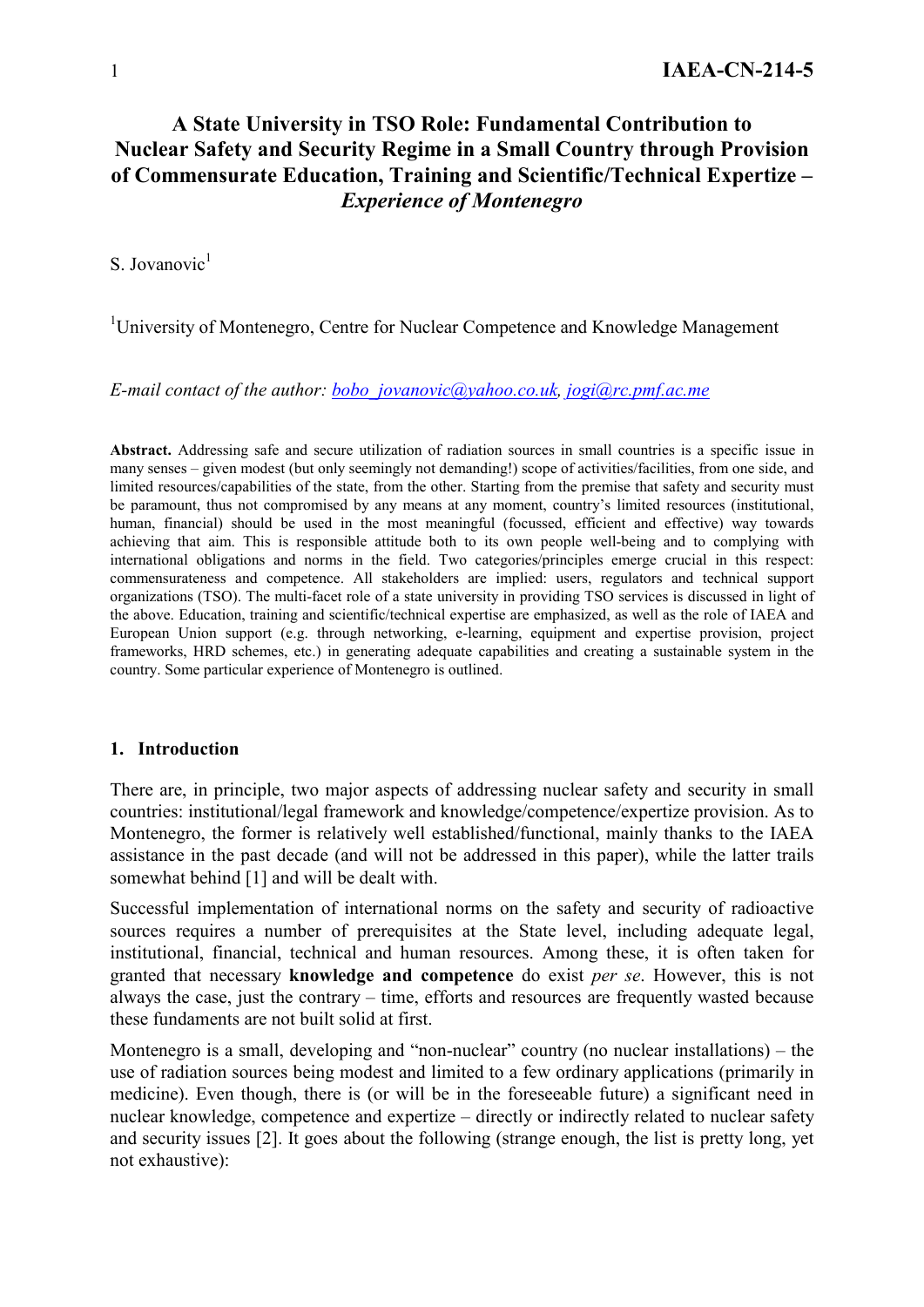- medical applications (diagnostics, radiotherapy, palliation, sterilization of equipment/ consumables/blood products, etc.);
- radiation protection, including various dosimetry services (occupational, patient, public, environmental);
- radioecology, analytical and monitoring services and other environment-related topics;
- low/medium activity radioactive waste management (including newly licensed storage)
- industrial, geological, hydrological, agricultural, biochemical and archaeological applications (non-destructive testing, various gauges, radioisotope labelling, harmful insects sterilization, etc.);
- scientific and educational uses of radiation sources;
- cultural heritage preservation and investigation:
- legislative and regulatory aspects, including complying to international safety/security norms and joining international conventions in the field;
- preparedness and response to radiological and nuclear emergency situations;
- technical maintenance and QC/QA of radiation sources;
- combating illicit trafficking of nuclear and other radioactive materials;
- nuclear forensics:
- security systems based on X-ray and other nuclear methods:
- nuclear knowledge management;
- introduction/promotion of some future topics (e.g. nuclear power for electricity generation and sea water desalination);
- consultancy provision to stakeholders;
- public information and communication with media, etc.

## **2. University of Montenegro**

So far, there is an apparent shortage of adequate nuclear knowledge in the country [3]. The shortage varies from one field to another – some topics are getting more interest and support (primarily those related to establishing/strengthening regulatory infrastructure, both legal and institutional) than the others.

University of Montenegro (UoM) is the only state university in the country and the only one providing higher education, scientific research and expertise in natural and technical sciences, including nuclear/radiation-related ones [4]. It is the statutory obligation of UoM to do so, and to do it in a manner commensurate with country needs. By far the most relevant expertise in the country is either concentrated at UoM or is deriving out of it. It goes therefore without saying that UoM has fundamental role in meeting national nuclear/radiation-related goals, safety and security included.

Finding itself in a triangle between

- narrow scope of radiation activities/facilities (seemingly/deceptively not demanding),
- limited resources available in the country and
- domestic responsibility and international norms/obligations in the field of nuclear safety and security,

a small country will likely recognize two principles to be followed in order to meet its goals in a realistic (focussed, effective and efficient) way: **commensurateness and competence**. Being competent and finding the right measure ("not less, not more") is thus imperative for all stakeholders in the field – users, regulators and TSOs. In Montenegro, UoM is expected to have the pivotal role in both.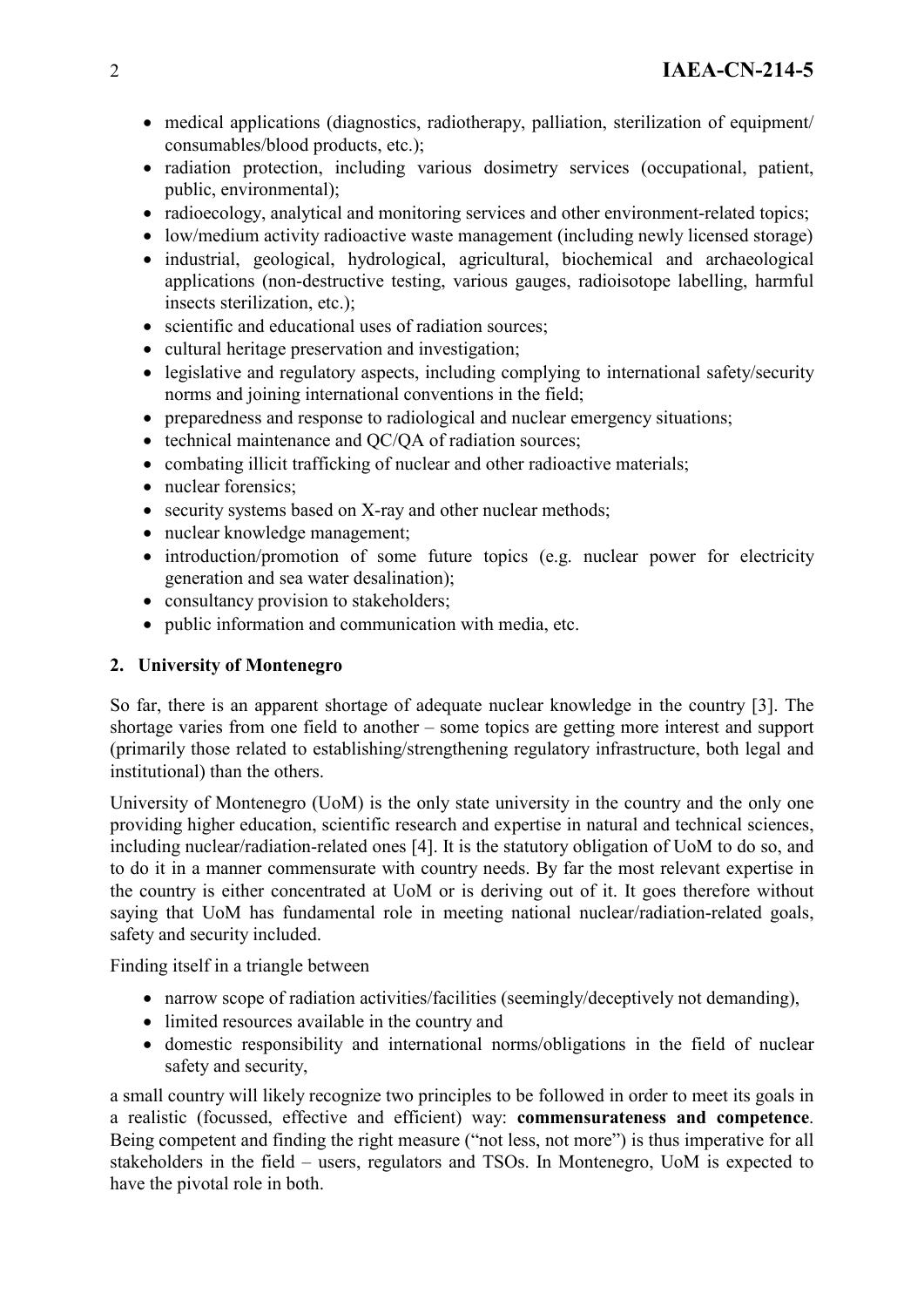To the above aims, Centre for Nuclear Competence and Knowledge Management (UCNC) was established at University in 2009, with support from IAEA (Nuclear Energy Department, Nuclear Knowledge Management Section) [5]. Subsequent IAEA expert mission re-affirmed the steps undertaken and encouraged the activities foreseen [1] (FIG. 1).

### **3. Making the most of IAEA and EU assistance**

Small issues in big countries are often big issues in small countries. IAEA offers the unique and equal opportunity for all Member States to come up with their problems and seek for cooperation/assistance in order to cope with them; there are numerous modalities in pursuing these goals.

Montenegro became independent country and IAEA member state in 2006. It has since successfully participated in various IAEA activities, including several cycles of technical cooperation (TC) projects. In the beginning the focus was on developing regulatory infrastructure (legal and institutional) and upgrading capabilities in medical application of radiation sources (diagnostics and therapy). Given the fact it is an "ecological state" – as defined by the first article of its constitution – emphasis was put on environmental protection as well (radioecology and application of nuclear techniques in environmental monitoring). Security was addressed through participation in dedicated activities organized by the IAEA, with emphasis on combating illicit trafficking of nuclear and other radioactive materials; in particular, border police capabilities were upgraded towards meeting international norms.



*FIG.1 University of Montenegro campus (left) and IAEA Expert Mission to the UCNC, 2009 (right)* 

Being in the accession/negotiation process to the European Union (EU), Montenegro is also in position to benefit from various mechanisms existing in the EU to strengthen capacities in non-power applications of nuclear energy, safety and security of radiation sources in particular. In this sense, our positive experience with IAEA cooperation was affirmatively reflected/accepted during negotiations on Chapter 25 – Science (in particular cooperation with EURATOM), which was the first to be opened and preliminarily closed in the negotiations [6]

It is the policy of the country (institution in charge is Ministry of Science) to approach cooperation with the two (IAEA and EU) in the way that activities complement and resonance with each other, rather than overlap or redund – fortunately/helpfully, it is already in the mechanisms of IAEA and EU for the most part. This is reflected *inter alia* in the latest Country Program Framework (CPF), specifying priorities in TC for the period 2014-2020, with human resource development (HRD) among the first priorities [7]. Note that the CPF period coincides with the final stage of Montenegro accession to EU.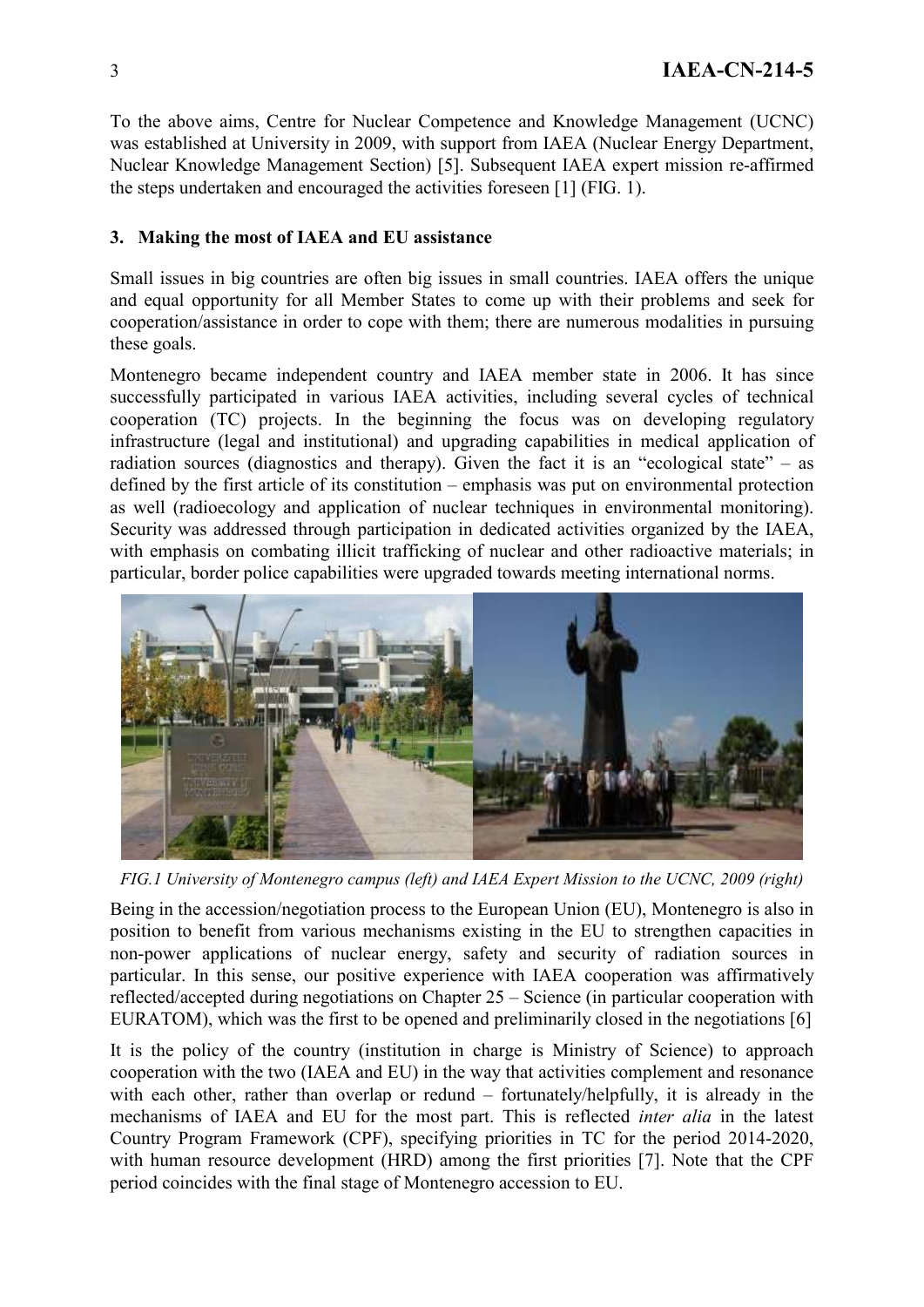## **4. Networking**

Networking is becoming increasingly important for building/sustaining national bodies of knowledge, competence and expertize in nuclear/radiation-related issues. This is particularly valid for those countries whose domestic resources are limited and/or where no critical mass of the above three constituents exists, which could enable the system to sustain on its own. IAEA-based international networks for nuclear security education (INSEN) and training&support (NSSC), even relatively recent, proved pivotal/fundamental in this respect [8,9]. At UoM, Department of Physics several targeted educational courses were launched at post-graduate level, following INSEN guidelines (*see further*); the pioneering educational materials developed within the network represent now basic literature for both students' and lecturers' use [10].

UoM participates actively in the IAEA nuclear knowledge management (NKM) activities and makes use the information system (INIS) and networks when sourcing relevant information. UoM is also national contact point for INES (International Nuclear and Radiological Event Scale) and has trained staff for properly reporting in case of incident/accident.

Worth mentioning is also UoM membership in the IAEA-supported Nuclear Instrumentation Laboratory Network (NILNET), where information/experience/opportunities in the highly technical field are shared. We also expect to be among the first ones to participate in Internet Reactor Laboratory (IRL) – a novel/advanced distance learning tool in nuclear physics and engineering which will supposedly be based in the National Institute for Nuclear Science and Technology (INSTN/CEA), Saclay, France.

## **5. Education – the fundament of competence**

As a result of our INSEN activities, curricula for several nuclear safety and security related courses were developed and courses were introduced (as part of optional courses menu) into post-graduate educational programmes of Applied Nuclear Physics at the University of Montenegro, Department of Physics. Currently, these include [11]:

- Fundamentals of Nuclear Safety and Security
- Radiation/Nuclear Security Practical Aspects
- Nuclear Forensics
- Nuclear Physics for Regulators
- Nuclear Knowledge Management

In addition, awareness about nuclear safety and security issues (education and training in particular, but also the need for commensurateness) rose considerably among academic staff. However, it is our impression that this was not the case (at least not to the same extent) among other stakeholders (regulatory bodies, relevant ministries and police departments, emergency centres, etc.) – we are determined to improving that in future.

UoM offers a number of laboratory services, primarily for educational/training purposes, but also for TSO-oriented routine measurements, monitoring of radioactivity and radiation parameters in the living, working or outdoor environment, etc. Laboratory for nuclear spectrometry has *inter alia* classic NaI and HPGe detector systems, and a very high sensitivity anti-coincident gamma-spectrometer, while environmental laboratory offers atomic absorption spectrometer, medical QC/QA control devices, radon measurement/monitoring equipment, etc. All of these are at students' permanent disposal, either for routine laboratory exercises or for diploma/master/doctoral practical work [12].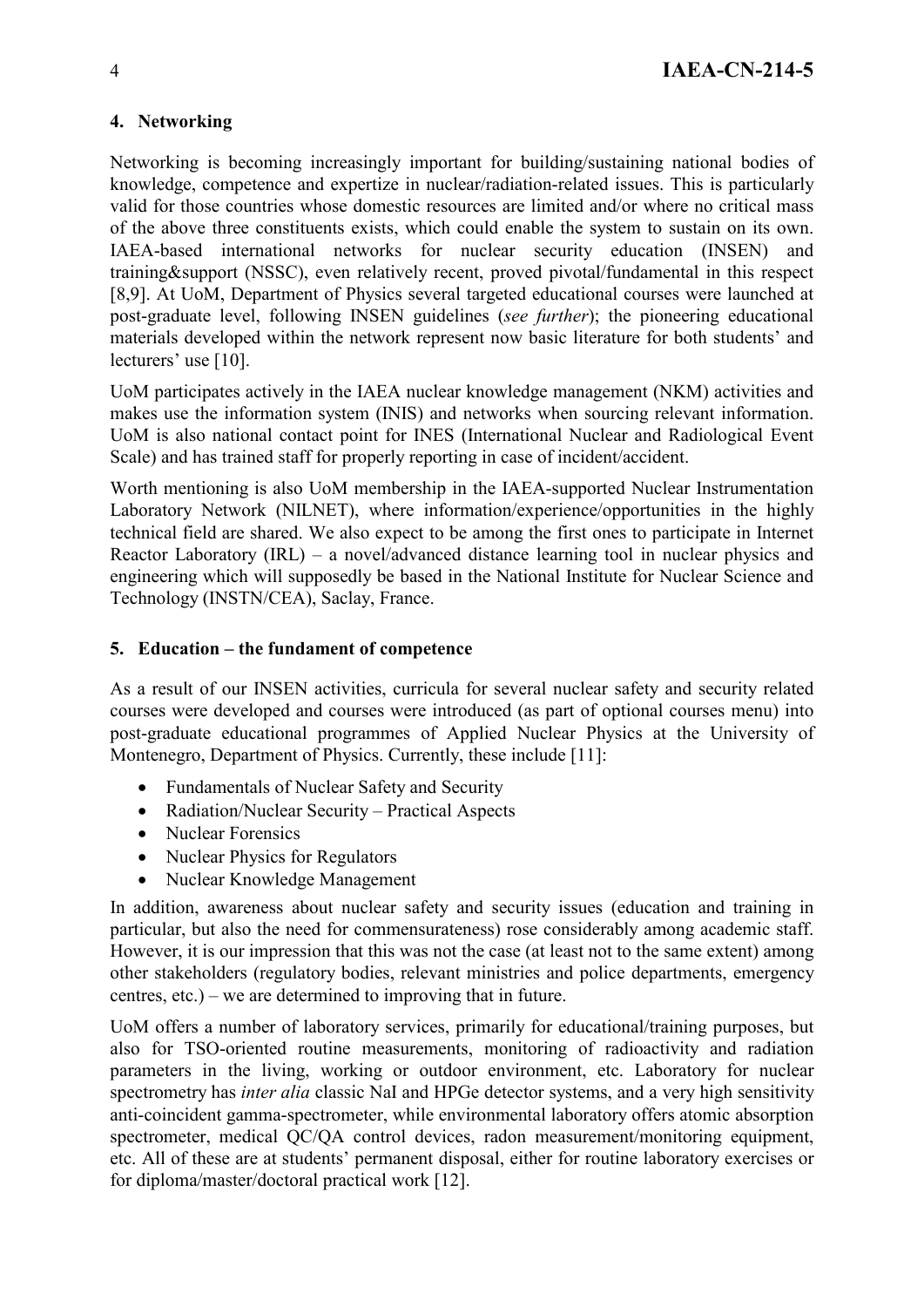Finally, while striving for competence, clear distinction should be made between education and training. Education builds up knowledge, while training develops ability to its practical application; both education and training are necessary for competence. Most importantly, **training cannot replace education** – training is meaningful only when superposed onto an adequate education. Messing up these terms may lead to a false perception of knowledge and competence (quasi-knowledge and quasi-competence) – which, in a long run, is inevitably going to have safety and security compromised (FIG. 2).



*FIG. 2 Education as the fundament of competence and competence vs quasi-competence* 

## **6. Conclusion**

Summarizing the above, UoM current position and perspective for the future in terms of TSO is aimed at:

- becoming national centre of competence/expertise in nuclear/radiation-related issues;
- assessing, creating, preserving and transferring nuclear knowledge (NK), according to Montenegro needs, primarily through
- developing/offering curricula on relevant topics at all levels of university education;
- offering consultancies and technical support services to regulatory authorities and other relevant stakeholders;
- being advisory body to the government for nuclear/radiation-related issues and
- focal point for dissemination and exchange of NK, in particular with IAEA and EU;
- promoting nuclear applications for peaceful purposes, in particular medicine, industry, agriculture, environmental protection, etc.;
- becoming national radiation protection centre;
- supporting young students and scientists in nuclear field and facilitate their mobility/ exchange with reputed institutions abroad and
- delivering proper and timely information/assessments/comments to the public and media on relevant nuclear/radiation-related subjects.

In pursuing these goals, UoM will continue to benefit from the assistance of the IAEA (through various modalities IAEA offers), as well as from the EU (through even more modalities/programmes available to accessing countries). In doing so, the two sources of assistance are expected to be met with a sense of complementarity and/or synergy rather than overlapping and/or redundancy. It is assumed that the state support – currently limited due to unfavourable economic/financial situation – will be available in the measure of the country's commitment to its IAEA membership and EU integration.